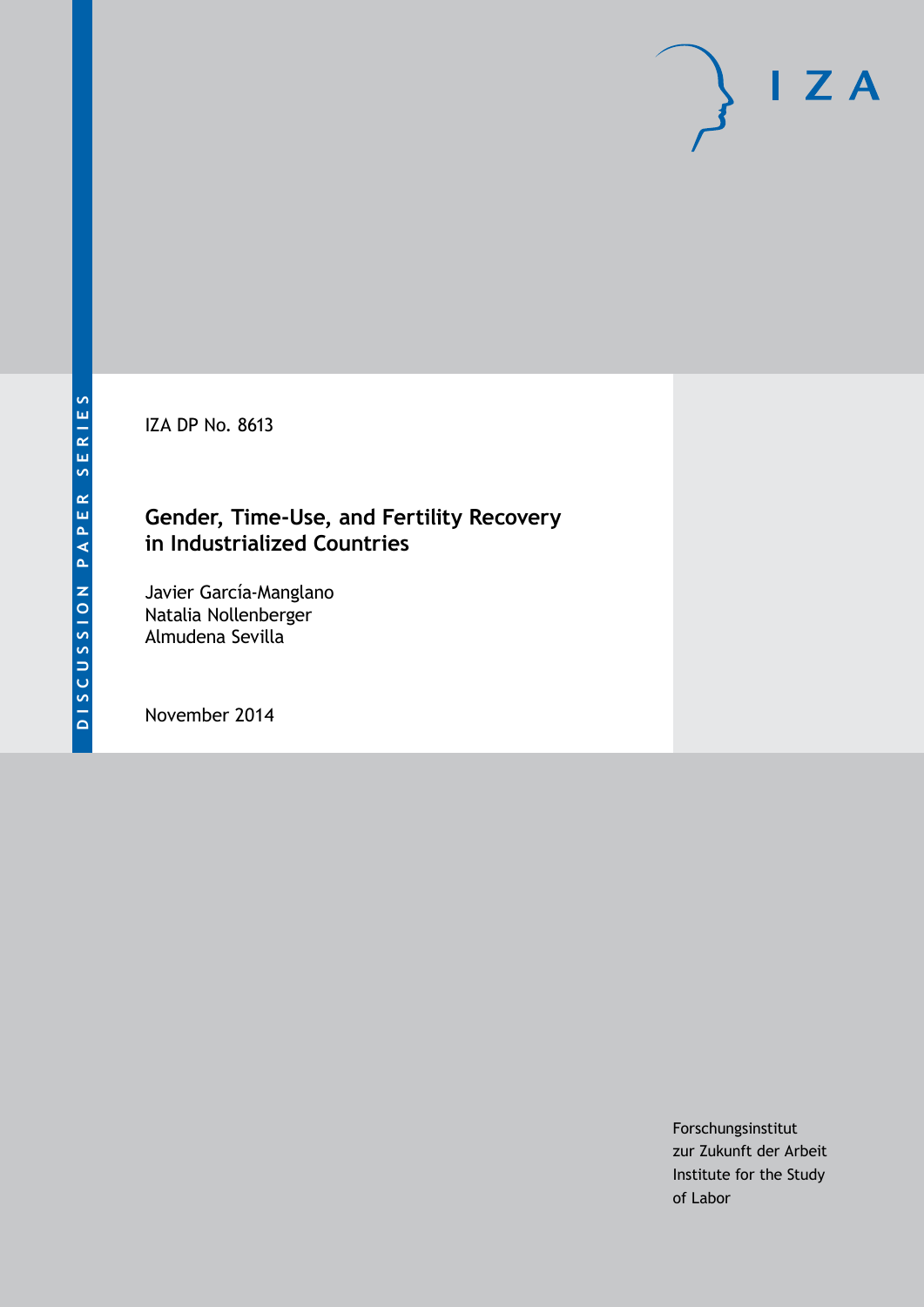# **Gender, Time-Use, and Fertility Recovery in Industrialized Countries**

### **Javier García-Manglano**

*University of Oxford*

## **Natalia Nollenberger**

*Queen Mary University of London*

## **Almudena Sevilla**

*Queen Mary University of London and IZA*

Discussion Paper No. 8613 November 2014

IZA

P.O. Box 7240 53072 Bonn Germany

Phone: +49-228-3894-0 Fax: +49-228-3894-180 E-mail: [iza@iza.org](mailto:iza@iza.org)

Any opinions expressed here are those of the author(s) and not those of IZA. Research published in this series may include views on policy, but the institute itself takes no institutional policy positions. The IZA research network is committed to the IZA Guiding Principles of Research Integrity.

The Institute for the Study of Labor (IZA) in Bonn is a local and virtual international research center and a place of communication between science, politics and business. IZA is an independent nonprofit organization supported by Deutsche Post Foundation. The center is associated with the University of Bonn and offers a stimulating research environment through its international network, workshops and conferences, data service, project support, research visits and doctoral program. IZA engages in (i) original and internationally competitive research in all fields of labor economics, (ii) development of policy concepts, and (iii) dissemination of research results and concepts to the interested public.

IZA Discussion Papers often represent preliminary work and are circulated to encourage discussion. Citation of such a paper should account for its provisional character. A revised version may be available directly from the author.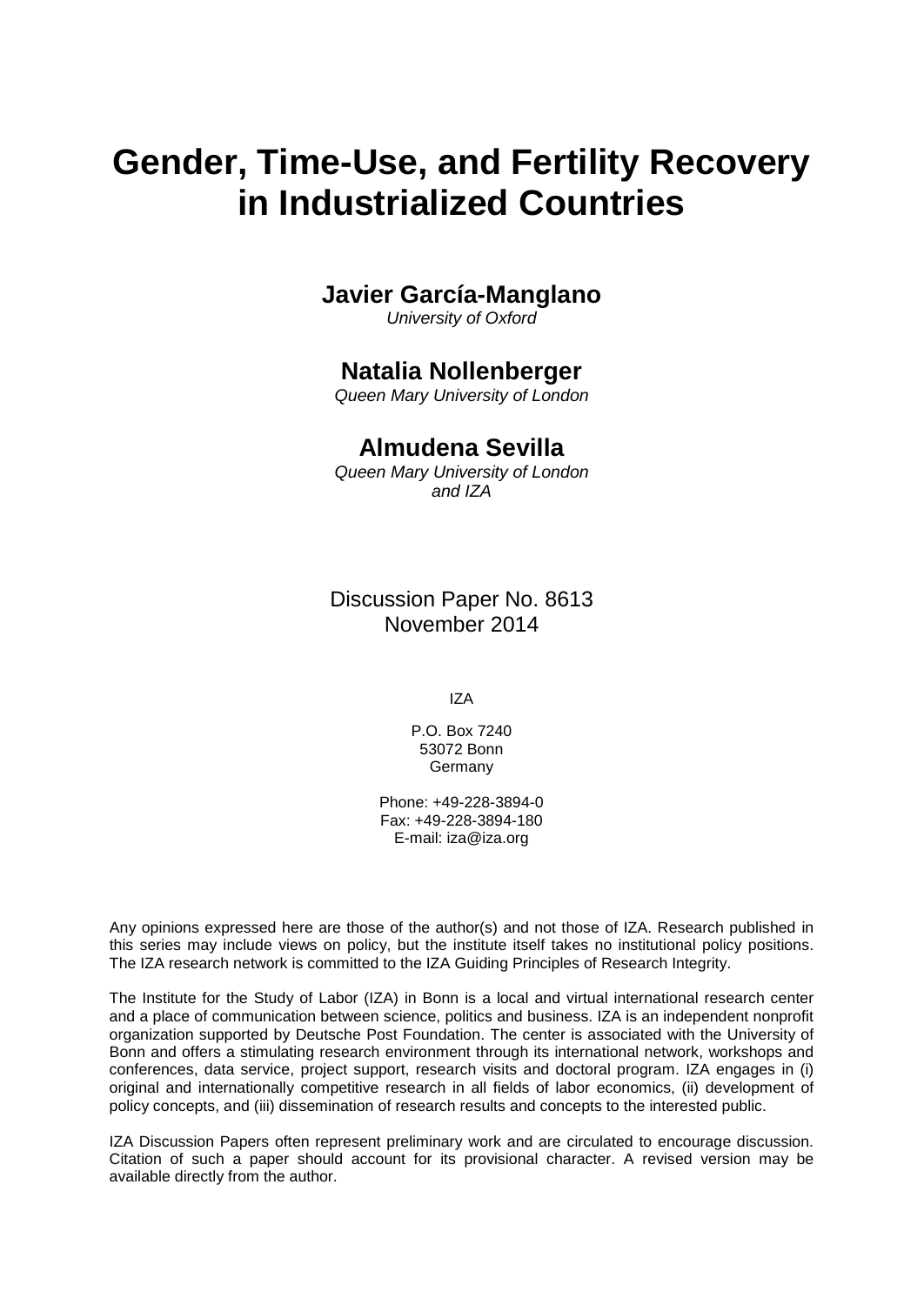## **ABSTRACT**

## **Gender, Time-Use, and Fertility Recovery in Industrialized Countries**

This paper explores gendered patterns of time use as an explanatory factor behind fertility trends in the developed world. We review the theoretical foundations for this link, and assess the existing evidence suggesting that a more equal division of labor within the home leads to more children, both at the household (micro) and country (macro) levels. After decades of unprecedented fertility decline in the industrialized world, only a handful of countries in the West exhibit replacement fertility rates – around two children per woman. Paradoxically, birth rates are substantially lower in countries in which family units (and women within families) remain primarily responsible for familial care obligations, and where the role of the State in the provision of care services is marginal. Very low fertility poses challenges for economic growth and threatens the sustainability of pay-as-you-go welfare systems. It is thus important to understand why some developed countries managed to sustain near-replacement fertility rates or to recover from very low fertility, while others fell and still remain at lowest-low rates of about 1.3 children per woman. Looking at time-use and fertility trends for a few representative industrialized countries, we hint at the existence of a threshold ratio of gender equity in the distribution of domestic work that low fertility countries need to cross before being able to enter a phase of fertility recovery.

JEL Classification: J1, J11, J13

Keywords: childcare, housework, demographic transitions, fertility decline, low fertility, fertility trends, fertility recovery, gender equity, gender attitudes, gender division of housework, Multinational Time Use Study, time-use, time allocation, time diary data

Corresponding author:

Almudena Sevilla Queen Mary University of London School of Business & Management Mile End, Francis Bancroft Building, Room 4.12 London, E1 4NS United Kingdom E-mail: [a.sevilla@qmul.ac.uk](mailto:a.sevilla@qmul.ac.uk)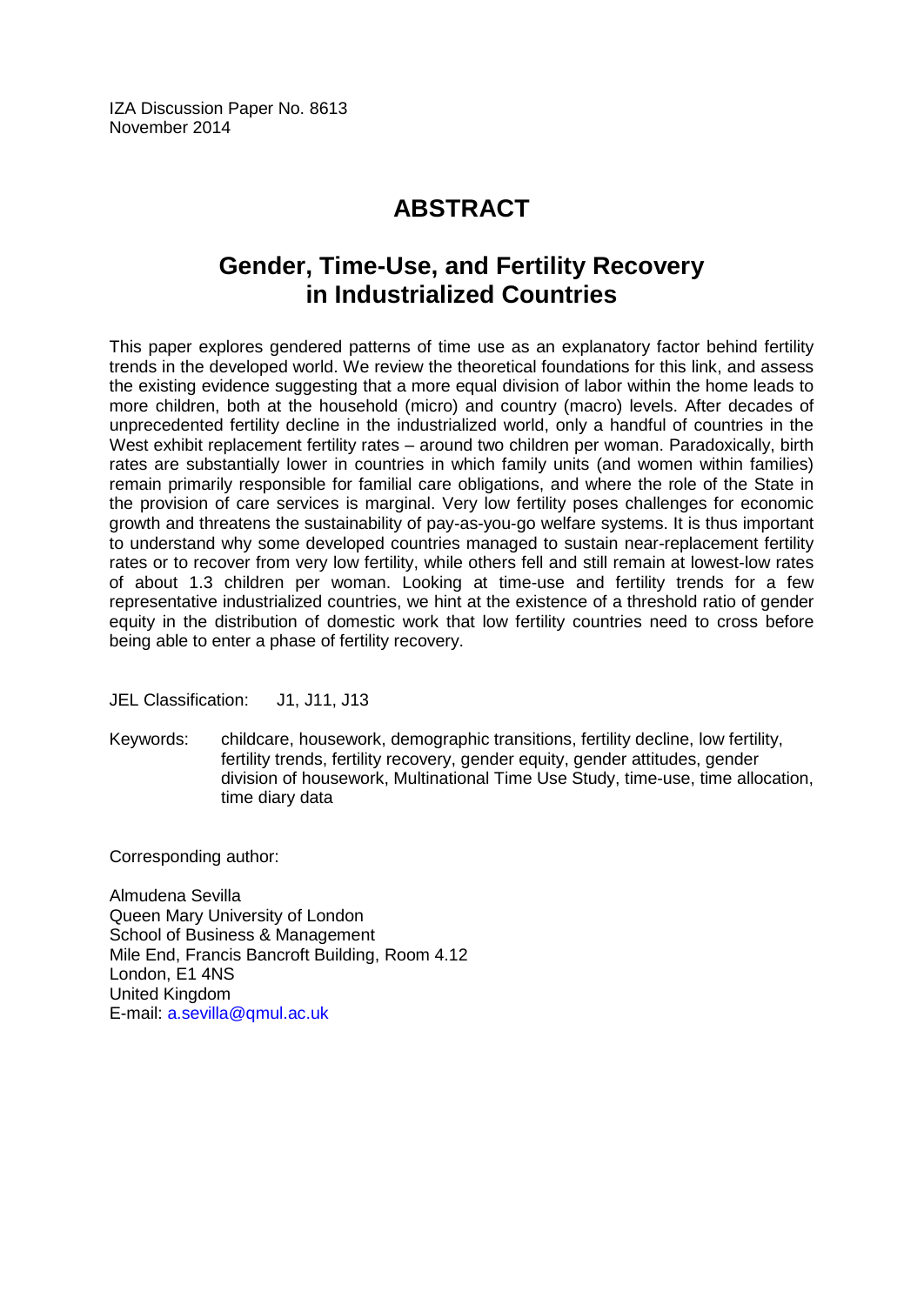#### **Introduction**

During the 1980s, total fertility rates (TFR) in most advanced societies fell below 2.1 children per woman (Van De Kaa, 1987), a level known as replacement fertility –two children to replace their parents, and the remaining fraction to compensate for those who will remain childless or die before the end of their reproductive lives. Within the next decade, an important proportion of Southern and Eastern European countries –Belarus, Bosnia, Bulgaria, Czech Republic, Estonia, Greece, Hungary, Italy, Latvia, Romania, Russia, Slovenia, Spain, and Ukraine– reached rates below 1.3 children per woman (Billari and Kohler, 2004; Kohler et al., 2002), a level known as lowest-low fertility. Very low fertility poses challenges for academics and policy makers alike, as shrinking and aging populations jeopardize economic growth and threaten the sustainability of pay-as-you-go welfare systems. In the absence of offsetting changes in employment rates and productivity, structural adaptations may be required, with important implications for public pensions, health expenditures, and welfare (Weil, 1997).

Recently, scholars have documented a process of fertility recovery in several countries, particularly in the US and in Northern Europe (Goldstein et al., 2009; Sánchez-Barricarte and Fernández-Carro, 2007). This uptick in fertility might currently be spreading to other countries (Myrskylä et al., 2013; Sobotka, 2011) and possibly to more advanced regions within lowest-low fertility countries such as Italy (Caltabiano et al., 2009). Even if these trends might partially be attributed to methodological differences in the measurement of fertility (Bongaarts and Sobotka, 2012), the fact remains that recent fertility declines were not homogeneous across the West, stabilizing near replacement in some countries and falling to substantially lower levels in others. Paradoxically, fertility sank deepest in countries with a strong *familialistic* social policy (e.g. Southern Europe), where the role of the State in the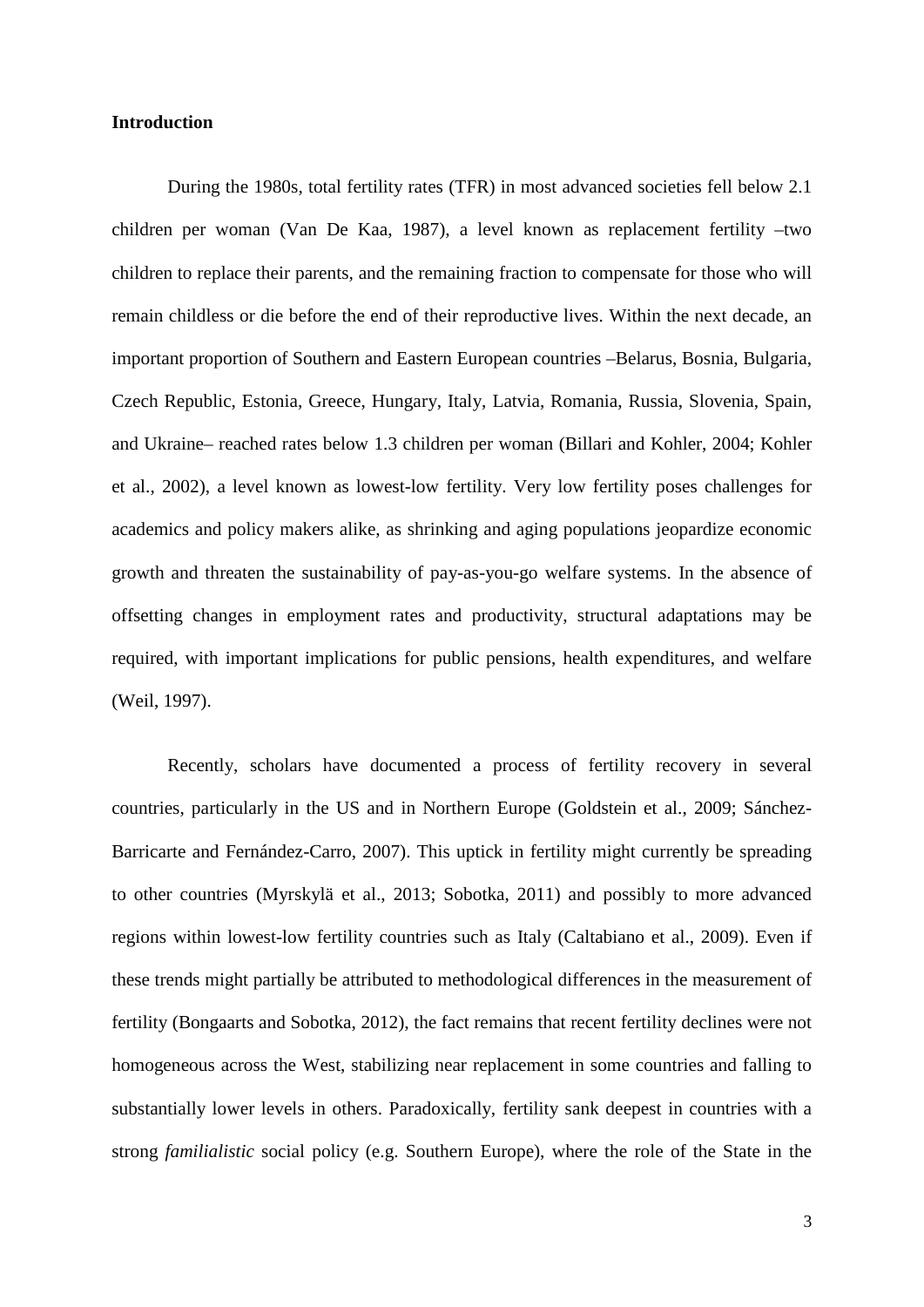provision of care services is marginal, and family units –and women within families– remain primarily responsible for familial care obligations (Esping-Andersen, 2009).

This article contributes to the existing fertility research by taking a multidisciplinary approach from Demography, Sociology, and Economics to identify an emerging area of research at the intersection between fertility and the gendered distribution of household labor. We use time diary data to present new cross-country evidence on the association between time use, gender and fertility. This approach can provide new insights as we seek to understand lowest-low fertility and the forces behind fertility recovery.

The paper is organized as follows. We begin by documenting the unprecedented fertility decline observed in industrialized countries after 1970, and highlight some of the sociological and economic explanations that have been advanced to explain these trends. Next, we review the theoretical link between fertility and gendered patterns of time use, and assess the existing evidence indicating that a more equal gender division of labor within the home leads to more children. We further investigate this hypothesis by comparing, for a sample of representative industrialized countries, trends in fertility and in the gender distribution of domestic work during the past fifty years. We close with the identification of avenues for future research.

#### **Fertility decline, ideational change, and opportunity cost**

The theory of the Second Demographic Transition (SDT) (Lesthaeghe and Surkyn, 1988; Lesthaeghe, 1995, 1983) attributes recent fertility declines to a process of ideational social change, by which fertility is no longer driven by concerns regarding basic human needs (food production in the home economy, old-age support and insurance, child survival, etc.), but geared instead towards the satisfaction of higher-order, post-materialistic needs (self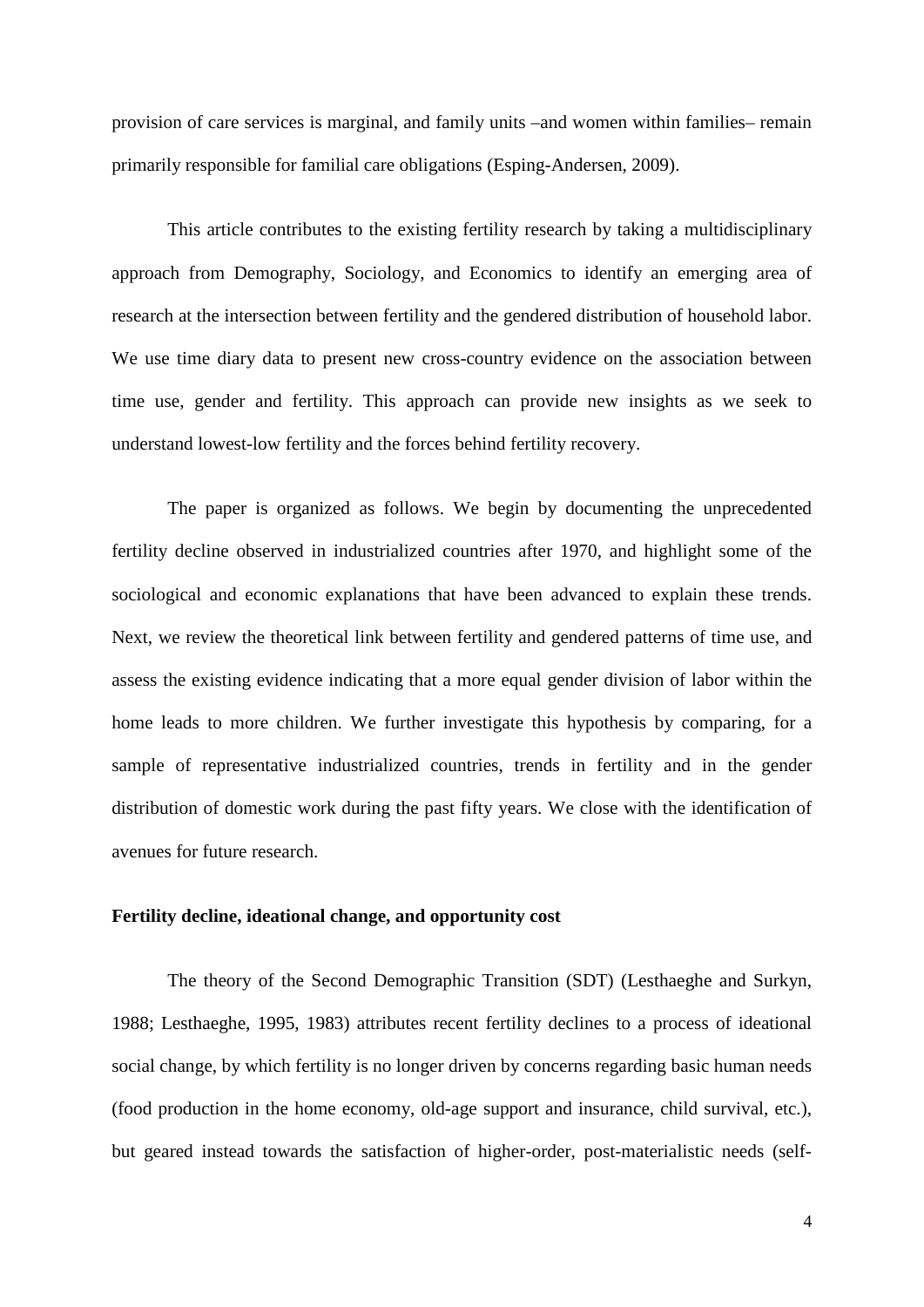realization, expressive values, etc.) which do not require high fertility to be met. The SDT predicts structural below-replacement fertility in advanced populations (Lesthaeghe, 2007). Some authors even suggested that most countries would be trapped into very low fertility rates due to a combination of demographic –fewer women being born resulting in fewer future births– and sociological factors –declining fertility preferences derived from increased exposure to very low fertility–, among others (Testa et al., 2006).

The economic perspective relates fertility decline with increases in the cost of children, in particular the opportunity cost of time. Becker's original model of time allocation suggested that, as time became more valuable, the production –and consumption– of time intensive "commodities", such as children, would be lower (Becker, 1965). Thus, increasing labor market opportunities for women would lead to higher female labor force participation and to fewer children (Becker, 1965; Willis, 1973). This increase in female wages over the last few decades is assumed to be unrelated to fertility declines; instead, female wage gains are attributed to factors such as technological change, which decreased the reliance on physical-intensive labor in favor of cognitive-intensive work, a transition which arguably suited better the labor market abilities of women (Galor and Weil, 1996). In addition, the diffusion of oral contraception contributed to marriage postponement and facilitated greater career investments from women (Goldin and Katz, 2002). Complementarily, the diffusion of home appliances played an important role in easing the demands of housework, increasing the responsiveness of female labor supply to changes in wages (Greenwood et al., 2005). Becker's prediction of a negative relationship between (female) wages and fertility was initially confirmed at the macro (Mincer, 1985) and micro levels –see Schultz (2001) for a review of this literature. As we will see below, this relationship would be challenged later using more recent data.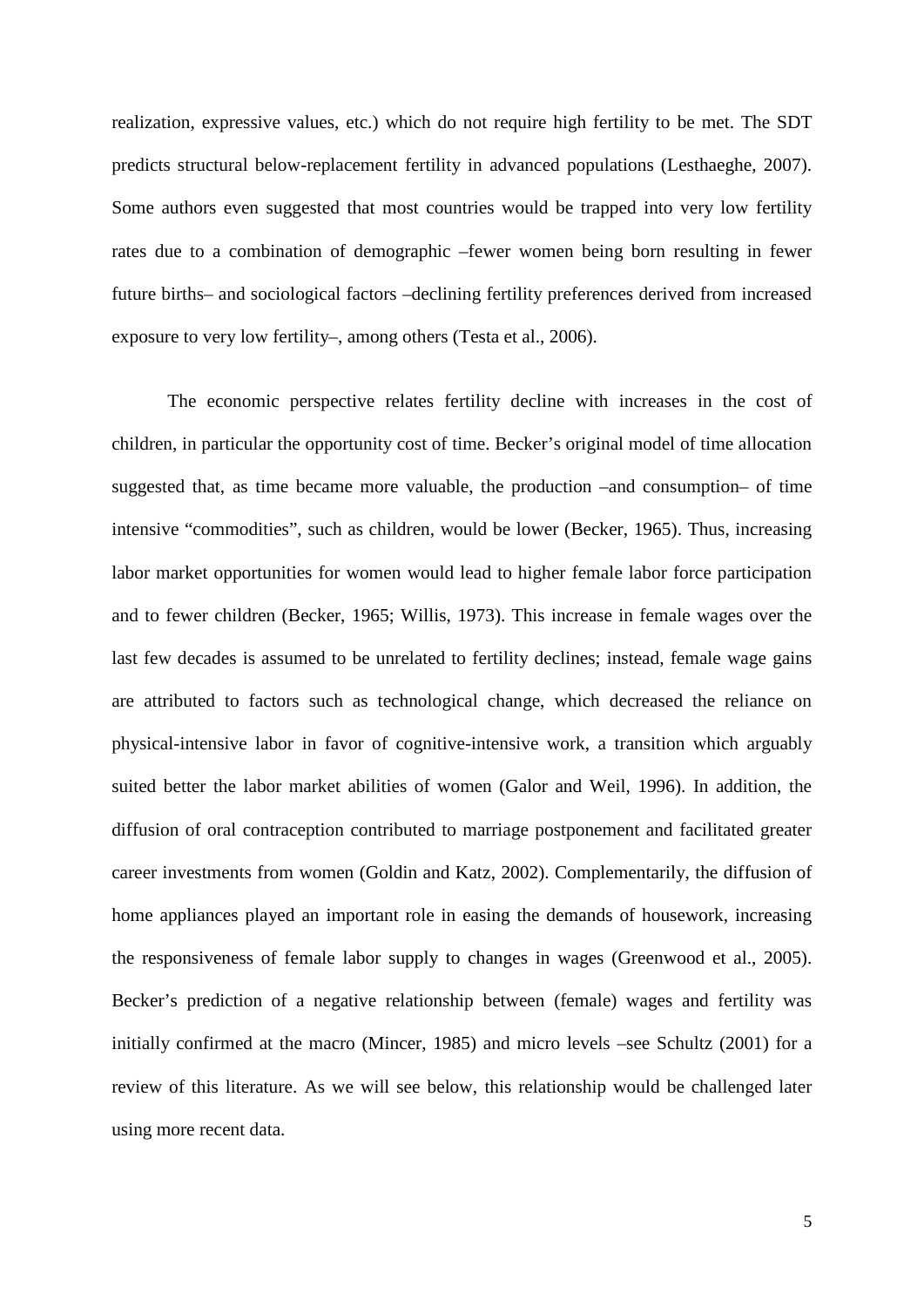#### **The heterogeneous fertility decline in advanced economies**

Fertility declines were not homogeneous across countries, resulting in varying birth rates among industrialized nations. As a result, today some countries exhibit TFRs near 2 children per woman, having managed never to drop far from replacement rates or to recover fertility. In contrast, fertility in some other countries remains substantially below replacement. This is illustrated in Figure 1, which presents fertility trends in select OECD economies from 1970 to 2011. We distinguish between two groups of countries: those where fertility did not decline as much or recovered –United States, Denmark, Finland and Norway– and those in which fertility decreased substantially over this period and remained at very low levels. The latter –Italy, Spain, Germany and Japan– present TFRs circa 1.3 children per woman since the early 1990s, a level known as lowest-low fertility.





*Source:* OECD (2012).

*Note:* Total Fertility Rate (TFR) indicates the number of children that an average woman would have at the end of her reproductive life were she to follow the age-specific fertility patterns observed in a given population at a given time.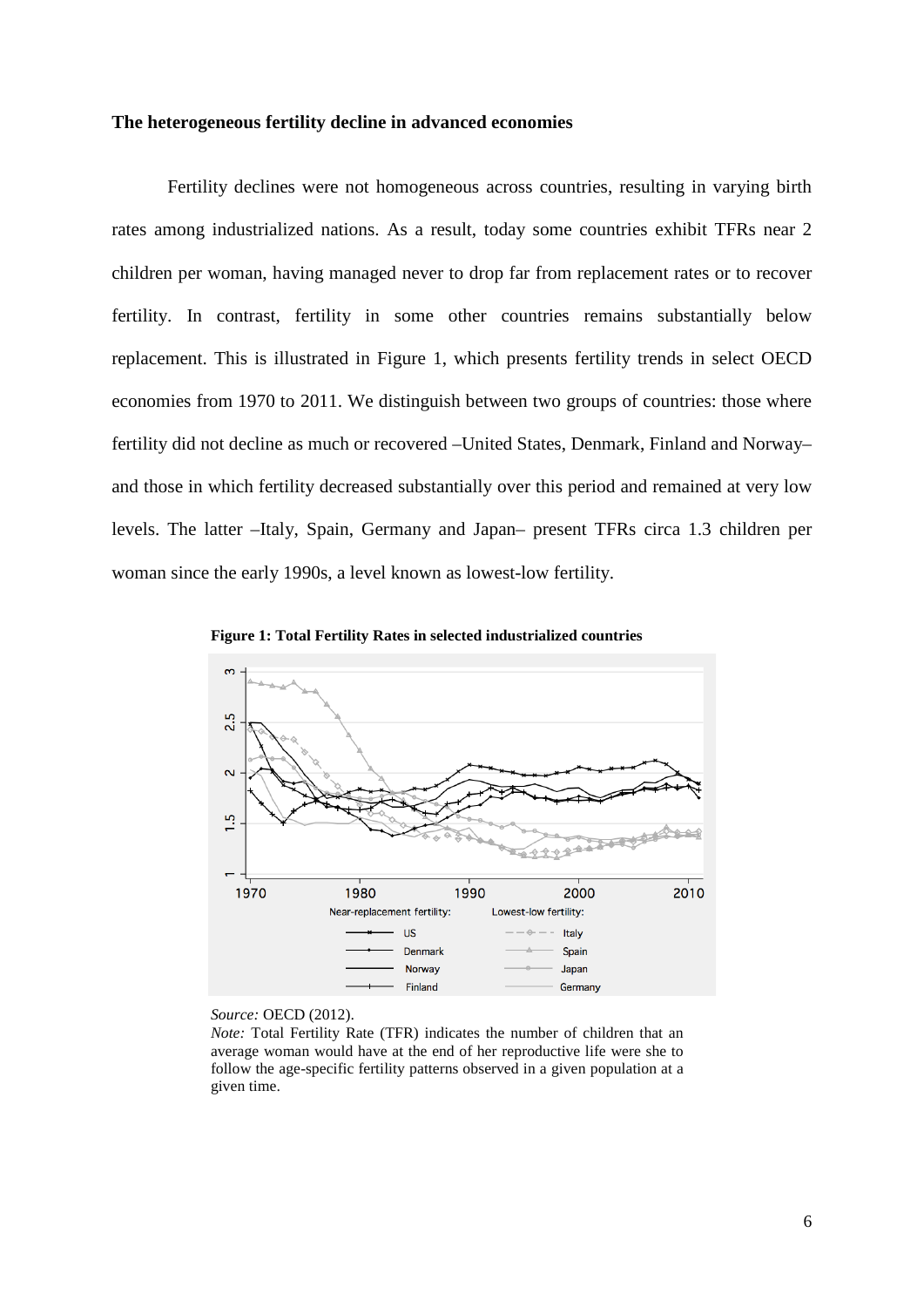The experience of fertility recovery in some countries challenged SDT's predictions of long-term low fertility and the hypothesis of a low fertility trap, by showing that countries can approach near-replacement fertility from below –i.e. after falling to lower levels. Indeed, SDT theory has been recently updated to account for rebounding fertility rates (Lesthaeghe, 2010). Similarly weakened is Becker's prediction of an inverse relationship between female wages and fertility, which no longer holds at the macro level. In the past, countries with lower female labor force participation rates had higher fertility levels, and vice-versa (Mincer, 1985), suggesting role incompatibility between the roles of mother and worker (Stycos and Weller, 1967). However, this relationship reversed in some nations after the mid-1980s (Brewster and Rindfuss, 2000; Murphy, 2001) and, today, fertility is lowest in countries with lower female labor force participation rates (Ahn and Mira, 2002; De Laat and Sevilla-Sanz, 2011).

#### **Gendered patterns of time use and fertility recovery**

Two main developments are behind the fertility trends described above. First, male and female employment rates have been converging in OECD countries since the 1970s (Jaumotte, 2003). Second, men are increasingly involved in housework and childcare, especially in high-fertility countries (Aguiar and Hurst, 2007; Bianchi, 2000; Gimenez-Nadal and Sevilla, 2012; Kan et al*.*, 2011). From these observations, a theory has emerged in parallel within Sociology, Demography and Economics, focusing on gender equity in the distribution of family responsibilities. This theory predicts that couples in which the man and the woman share equitably in home and market production will exhibit higher fertility outcomes than couples with a more gendered time use pattern. Gender equity in domestic work allows women to combine the rearing of children with market work, a preference shared by most women in advanced economies (Hakim, 2000). Higher fertility levels can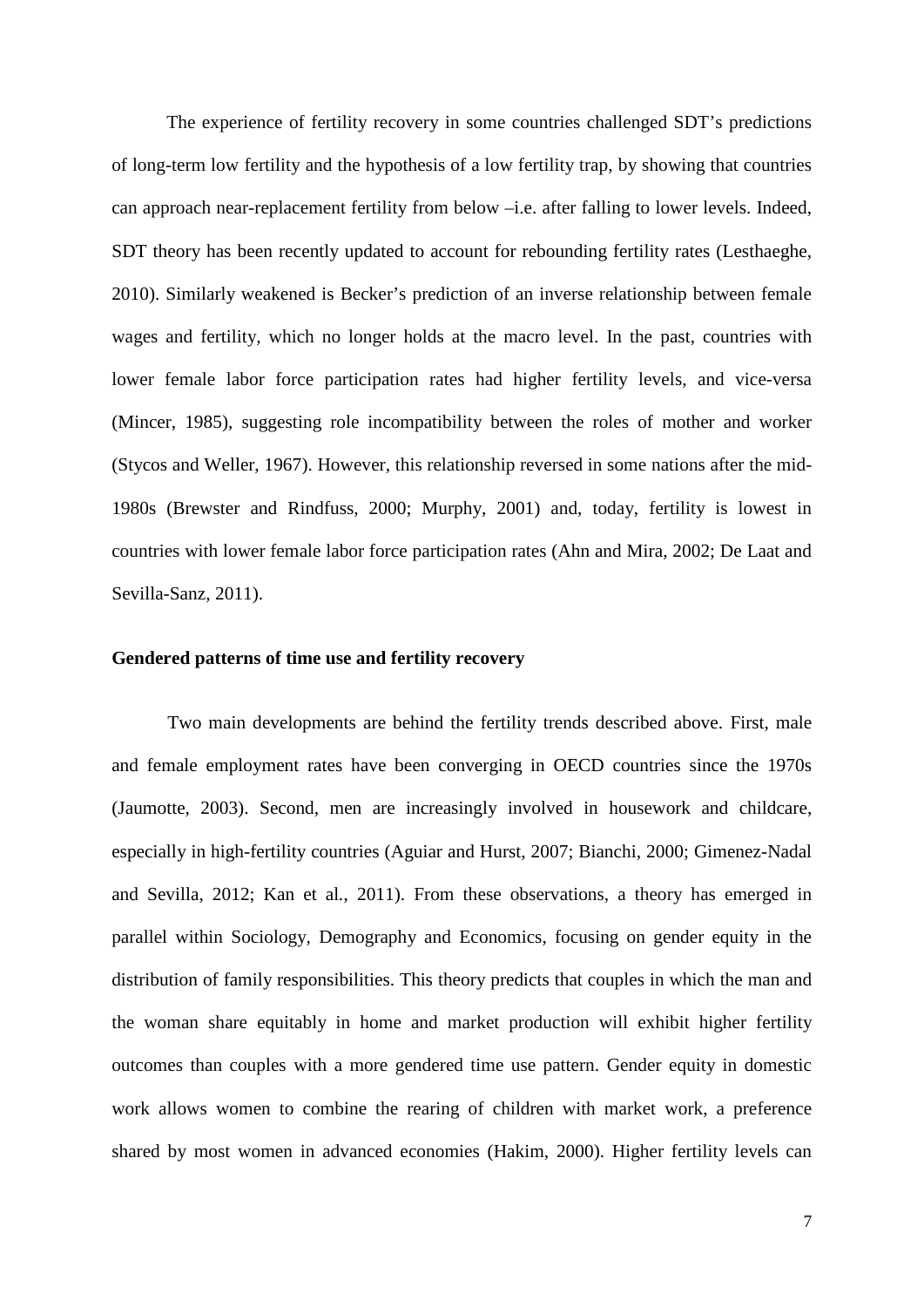thus be compatible with greater female labor force participation, as long as men take up a fair share of household responsibilities –see De Laat and Sevilla-Sanz (2011) for a formalization and application of this theory, and Bettio and Villa (1998) for a similar argument.

This theory could also help explain the process of fertility recovery observed in some countries –and the lack of recovery observed in others. Fertility recovery would thus depend on changes in the household division of labor, driven by gender norms. In particular, when women's wages are low –as they were before 1970 in most developed countries– women specialize in childcare and housework, having children comes with a low opportunity cost, and couples have more of them. In this context, social norms and economic considerations align as observed in the neoclassical home economics approach (Becker, 1991). Esping-Andersen (2009) calls this the traditional "male breadwinner, female homemaker" equilibrium. However, as women's wages rise –as they did after 1970– women's bargaining power increases and efficiency considerations (i.e. staying at home becoming relatively more costly) lead to less household gender specialization. A "gender egalitarian" equilibrium is eventually reached, characterized by greater gender equity in the distribution of family duties, high female labor force participation, and fertility rates near replacement (De Laat and Sevilla-Sanz, 2006; Esping-Andersen et al., 2013; Feyrer et al., 2008; Goldscheider, 2012). However, there is an intermediate phase in which women's new labor market opportunities conflict with slowly evolving social norms –expectations that women are chiefly responsible for home production. In this middle stage, the high opportunity cost of time derived from increased female wages places additional stress on women, who face a "double burden" of market work and childcare (Hochschild and Machung, 1989; Milkie et al., 2009).

Using this theoretical approach, current cross-country differences in fertility rates could be explained, *ceteris paribus*, by the different gendered time-use patterns. Why have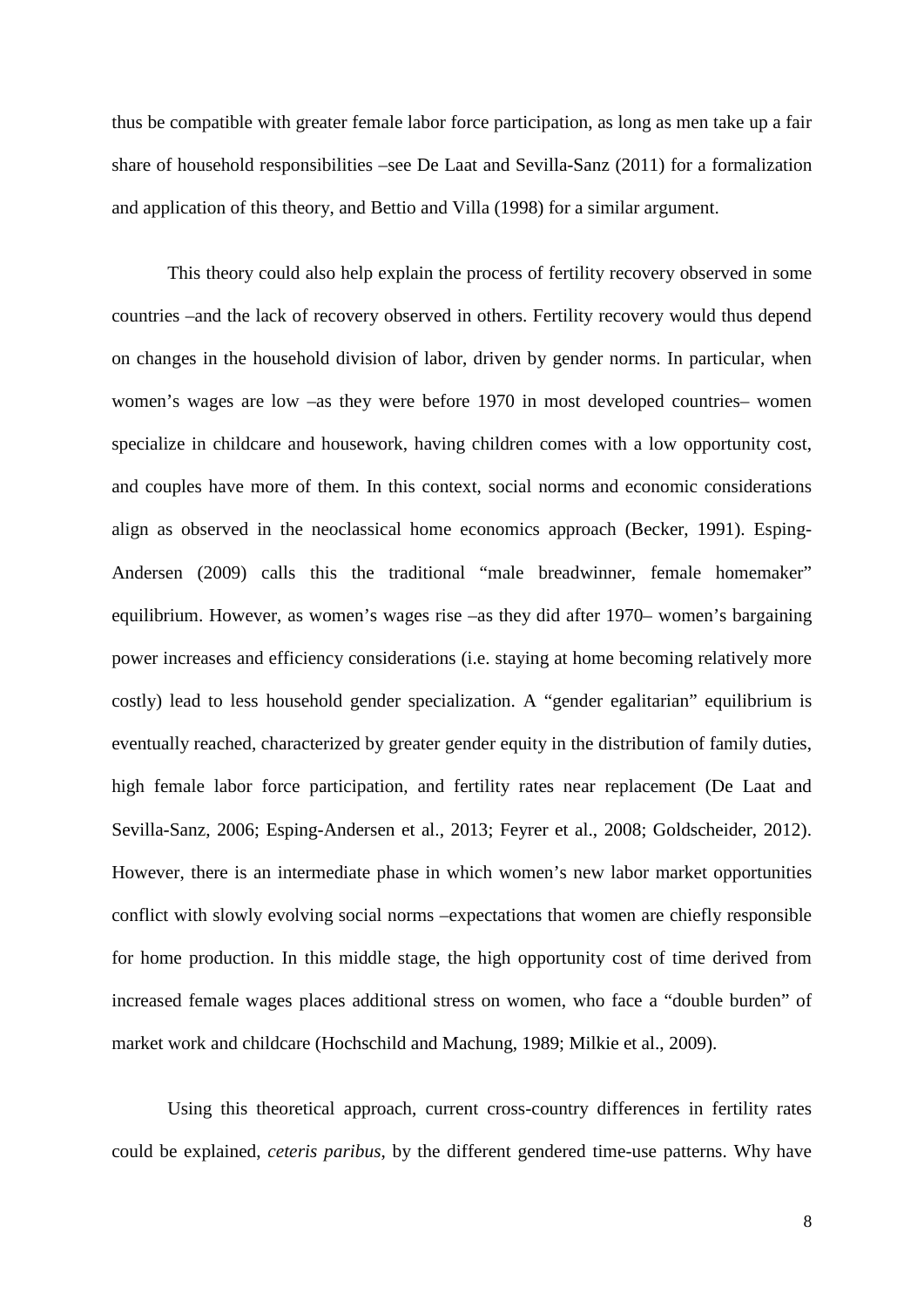some countries completed the transition to a more gender equitable use of time faster than others? Borrowing from McDonald (2000a, 2000b), some authors argue that family policy is the main force behind these trends, since it promotes gender equity in settings –such as the tax code and paternity leave policy– that deal with people as members of families (Esping-Andersen, 2009). Other scholars stress the importance of social norms, particularly those dealing with men's role in the family, and argue that the gender revolution will complete only when norms are more gender-neutral (Goldscheider et al., 2013). In any case, both approaches hinge on the growing body of evidence indicating that when men and women share more equitably in the worlds of work and home, couples reach higher levels of fertility (Esping-Andersen, 2009; Goldscheider, 2012).

As with aggregate fertility rates, similar patterns are observed at the household level: greater intra-household gender equity is associated with faster transitions to parenthood and to higher-order births, and with higher completed fertility. This general pattern is confirmed in a variety of countries, using several estimation techniques (Brodmann et al., 2007; Cooke, 2009, 2004; Goldscheider et al., 2013; Oláh, 2003). There is evidence for a U-shaped curve at the household level: couples with a traditional distribution of household responsibilities (male breadwinner, female homemaker), as well as those with more equitable gender roles, are more likely to transition to a second birth than couples with unequal but not specialized division of labor (Torr and Short, 2004).

#### **Evidence from time diary data**

Studies of fertility and the distribution of household responsibilities usually approximate time use patterns using gender attitudes and other proxies (such as father's use of parental leave). In contrast, time diary data provide a more accurate and direct picture of the gender division of domestic labor. A diary is completed by respondents on selected days,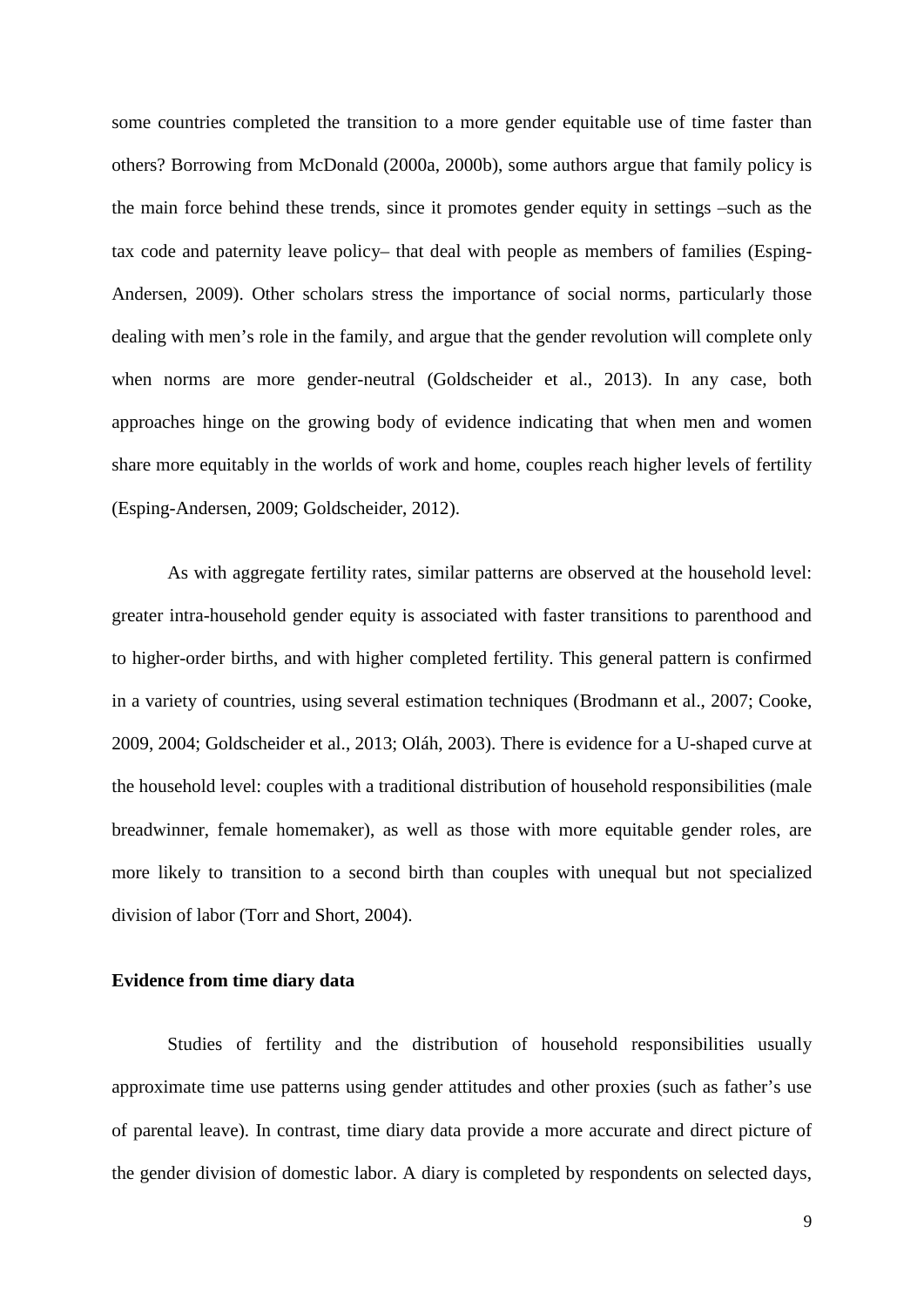which are divided into intervals. For each of these intervals, respondents report the main activity they are engaged in, among other things (such as whether they were performing that activity alone or with others). In the remainder of this paper, we use time diary data from the past five decades to explore fertility trends in eight industrialized countries, and present some plausible hypotheses that could inform further research.

|                            | <b>TFR</b> | Ratio of men/women time devoted to: |           |           |
|----------------------------|------------|-------------------------------------|-----------|-----------|
|                            |            | Childcare                           | Housework | Paid work |
| Near-replacement fertility |            |                                     |           |           |
| <b>USA</b>                 | 2.04       | 0.52                                | 0.54      | 1.84      |
| Norway                     | 1.80       | 0.45                                | 0.67      | 1.81      |
| Denmark                    | 1.76       | 0.51                                | 0.73      | 1.54      |
| Finland                    | 1.75       | 0.42                                | 0.59      | 1.52      |
| Lowest-low fertility       |            |                                     |           |           |
| Germany                    | 1.35       | 0.43                                | 0.48      | 2.48      |
| Japan                      | 1.32       | 0.17                                | 0.06      | 2.11      |
| Italy                      | 1.28       | 0.41                                | 0.22      | 2.67      |
| Spain                      | 1.27       | 0.42                                | 0.27      | 2.62      |

**Table 1. Fertility and gender patterns of time use. 2000-2004.**

*Sources*: OECD (2012) and MTUS (2012). Because of lack of more recent harmonized time-diary data, we report averages for the 2000-2004 period for all outcomes. Time-use data for Japan come from the Survey on Time Use and Leisure Activities (2001).

*Note*: MTUS is an ex-post harmonized cross-time, cross-national comparative time-use database, constructed from national random-sampled time-diary studies. The sample is restricted to individuals aged 20-59 years old, living with a partner in a household with at least one child under the age of 18.

Table 1 shows average fertility rates and gender patterns of time use for the eight countries in Figure 1, for the early 2000s. Gendered patterns of time use are defined as the men-to-women ratio of time spent in a given activity. We distinguish between housework, childcare, and paid work. Countries are ranked by fertility rates, with those at the top (USA, Norway, Finland and Denmark) exhibiting a more gender egalitarian distribution of time. Men in these four near-replacement fertility countries devote over 50 percent of woman's time to housework and only between 50 and 85 percent more time than women to paid work. In contrast, in lowest-low fertility countries (Germany, Japan, Italy and Spain) men's share in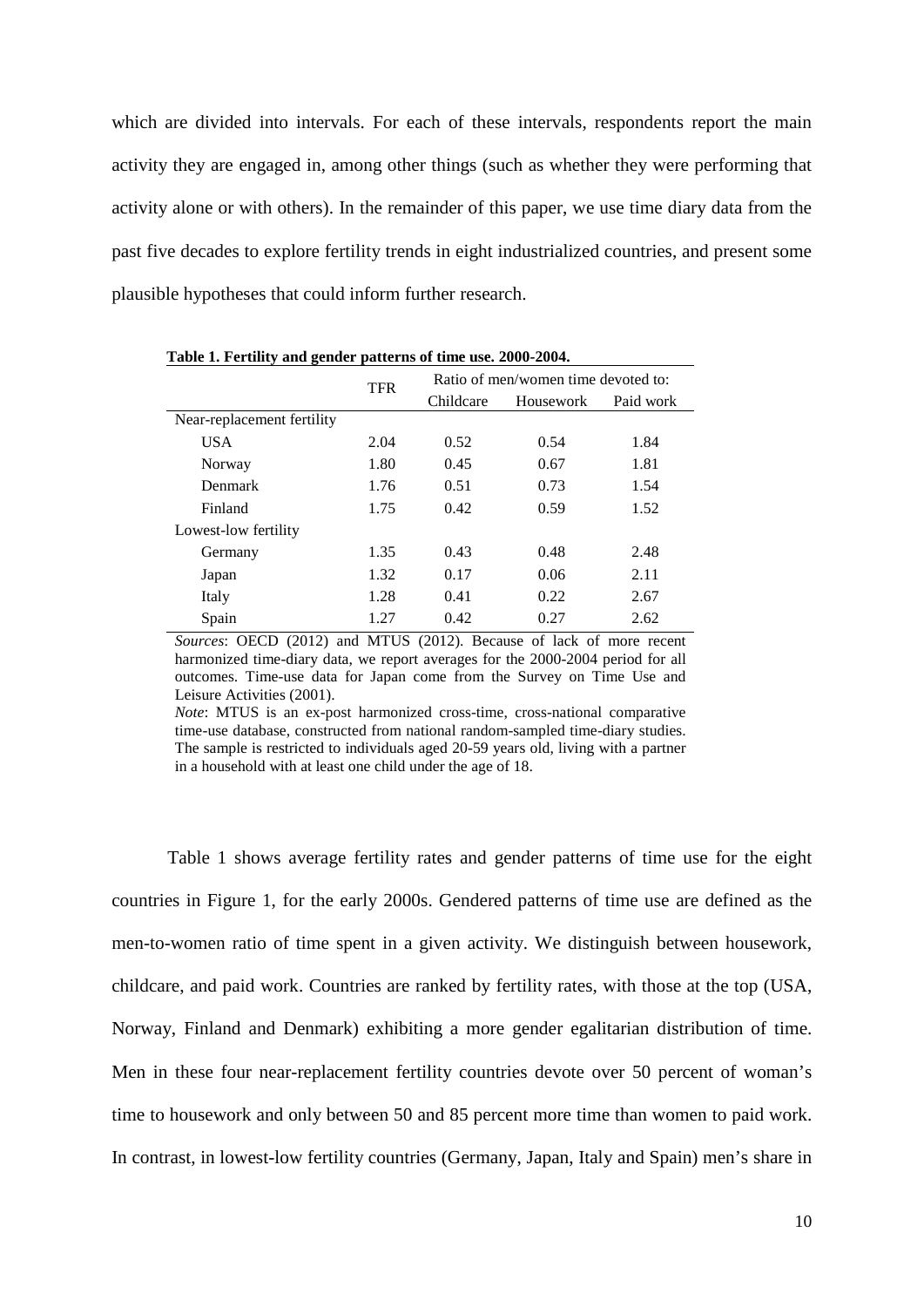housework time is less than half of women's, with over twice as much time devoted to paid employment. There are only slight differences across groups in time devoted to childcare (these are uncommonly large in Japan) with women doing on average about twice as much as men; still, men's contribution to childcare is marginally higher in near-replacement countries.

Two other interesting facts emerge from these data. Firstly, there are greater crosscountry gender differences in housework and paid work time than in childcare time, suggesting that parents treat childcare –but not housework– as a form of investment (Guryan et al., 2008); as such, childcare may be less subject to change as a result of evolving social norms. Secondly, perfect gender equality (a value near 1) does not seem to be a requisite for near-replacement fertility levels; in fact, even the more egalitarian societies are far from full equality in these three important daily activities –childcare, housework, and paid work.

To further explore the fertility recovery hypothesis, Figure 2 presents time series of fertility, female labor force participation and domestic work (measured here as the sum of housework and childcare time) for selected countries within each fertility group. In countries with current fertility levels near replacement (US, Norway), fertility declined until the 1980s, but then a threshold ratio of men-to-women domestic work time (about 0.5) was crossed, and they began to recover fertility. In contrast, countries with lowest-low fertility levels (Italy, Spain) have yet to cross such threshold, and show no sign of sustained fertility recovery. Even more, these countries seem to be at different stages of a similar process: the gender pattern of domestic work observed in low fertility countries at the beginning of the 2000s is remarkably similar to that of near-replacement-fertility countries in the 1960s-1970s. However, new research (Sullivan et al. 2014 forthcoming) shows that, among lowest-low fertility countries, early signs of fertility recovery are associated with greater participation in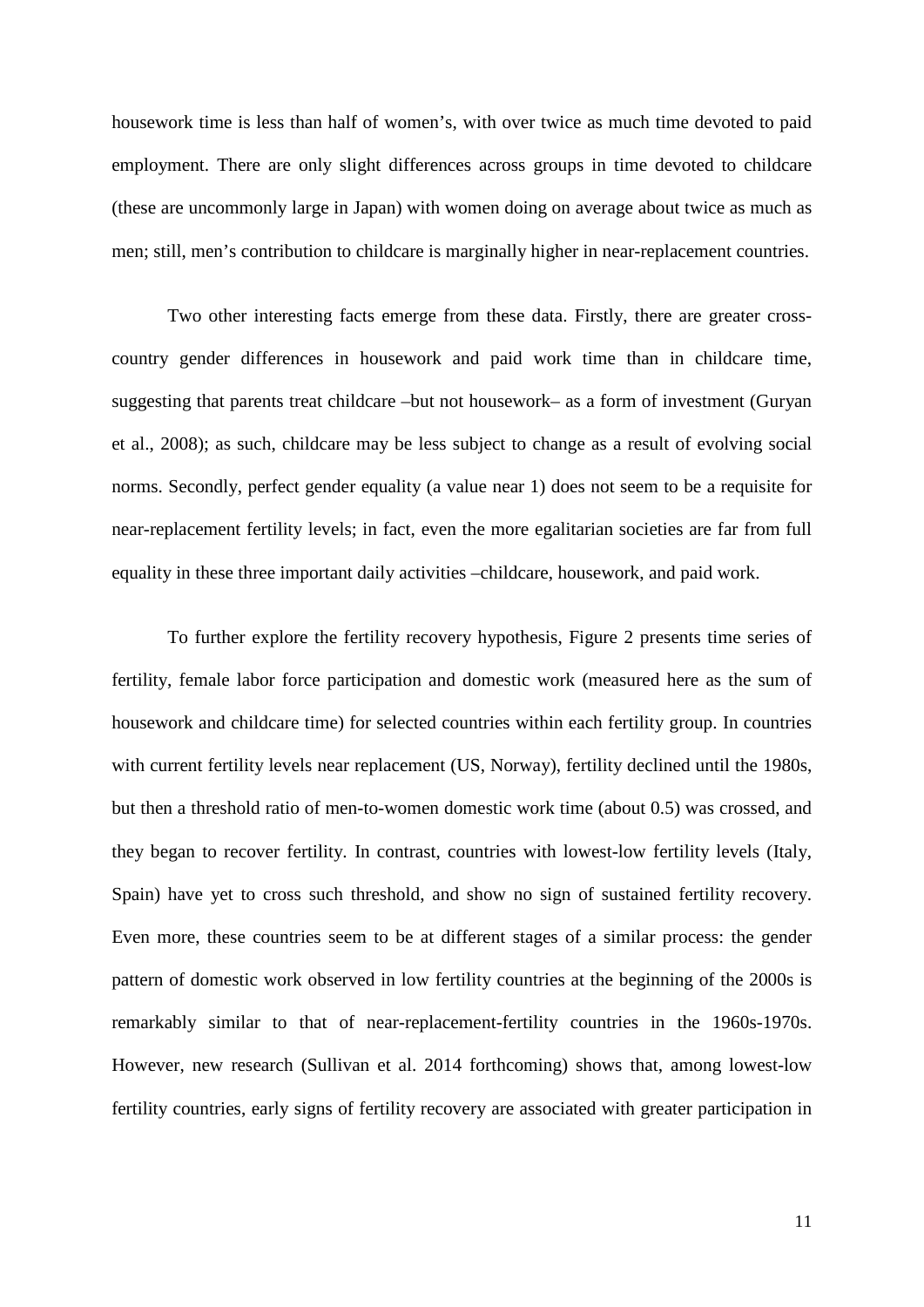domestic work among educated young men; to the extent that gender equitable attitudes diffuse, this could lead to future fertility gains among lowest-low fertility countries.



**Figure 2: Trends in fertility, female labor force participation, and gender division of domestic work**

*Sources*: OECD (2012) and MTUS (2012).

#### **Conclusion and further research**

In the industrialized world, fertility declines varied in rates and timing across countries, resulting in two broadly-defined fertility regimes. In some countries, such as the US and Northern Europe, fertility never fell far below the replacement rate of 2.1 children per women, or bounced back and stabilized near that level. In Southern Europe, Germany and Japan, fertility declined to substantially lower levels without recovery. In this article, we reviewed an expanding area of research located at the intersection between fertility and the gender distribution of household labor, and presented cross-country evidence from time-diary

*Note:* Figure displays Total Fertility Rate (TFR), Female Labor Force Participation (FLFP) and the womenmen ratio of time in domestic work (includes housework and childcare). Given that it is not possible to restrict the sample to households with children in the MTUS time series, we include all individuals aged 20-59 –unlike the numbers reported in Table 1. Given that parenthood exacerbates gender specialization in domestic work, we can consider the time estimates above a bit conservative.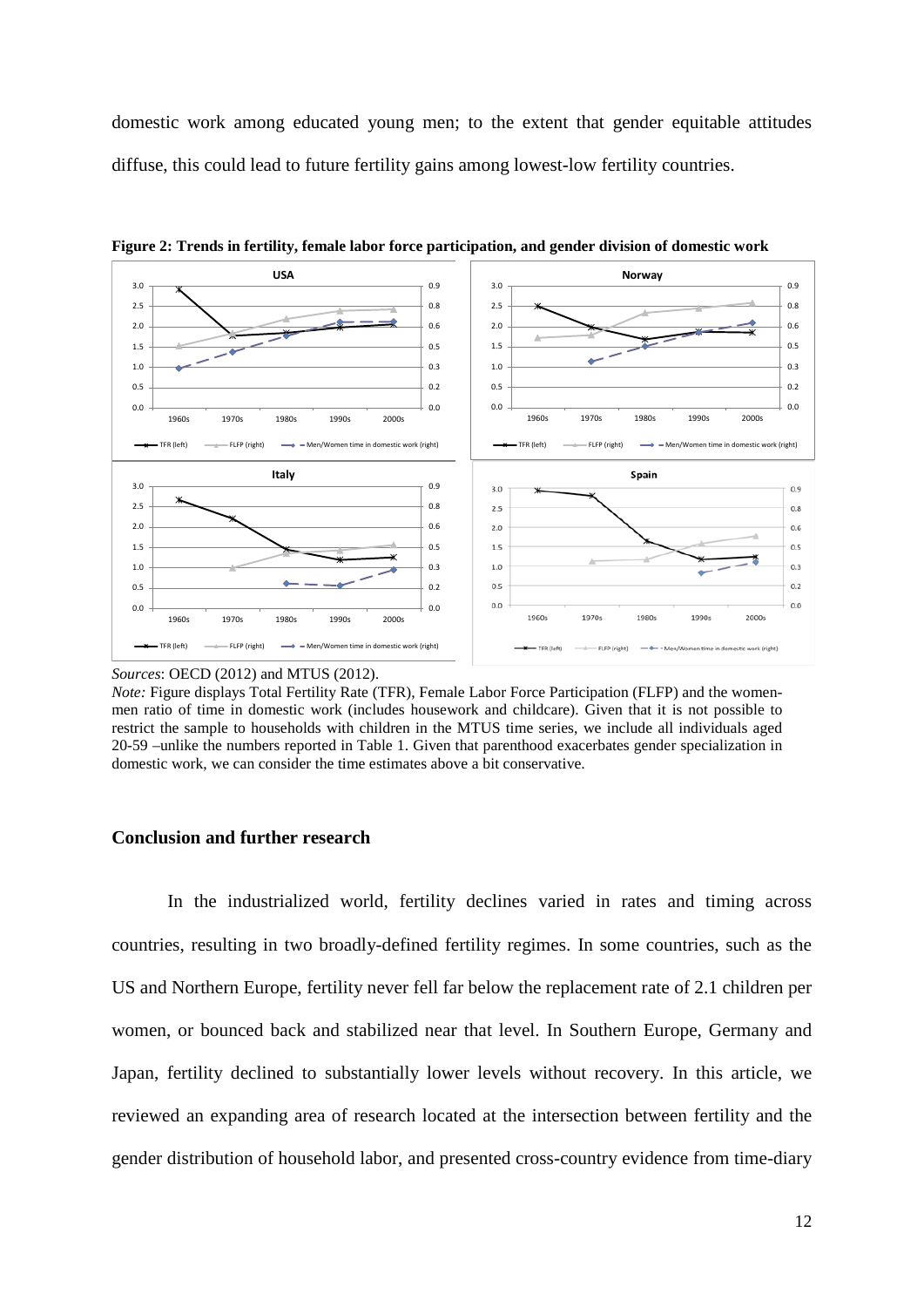data suggesting that increases in men's share of home production might partially explain fertility recovery in advanced economies.

Some questions remain which deserve further consideration. More could be said on the role of attitudes in mediating the relationship between gendered time use patterns and fertility. Golscheider et al. (2013) report that, in Sweden, what most depresses couples' fertility is the inconsistency between gender attitudes and behaviors: when "reality" in the distribution of housework (but not childcare) disagrees with women's "ideals" of fairness, second births (but not other-parity births) are significantly delayed. Similarly, Brodmann et al. (2007) find that the effect on fertility of a higher male contribution in housework is stronger for career oriented women.

This area of inquiry could also benefit from interdisciplinary dialogue. Complementary to arguments about gender equity and fairness –prevalent in Sociology and Demography– policy intervention could attend to reasons of economic efficiency. Prior economic research has identified peer effects and positive externalities in the spread of social norms and the diffusion of gender equitable behaviors (De Laat and Sevilla-Sanz, 2011), which in turn may affect childbearing decisions (Fernández and Fogli, 2006). Under positive externalities, couples who do not engage in egalitarian behavior can still free-ride on the benefits from higher aggregate fertility resulting from couples engaging in more equal division of labor. As a result, the number of egalitarian couples would be less than socially optimal. This suggests that, even if targeted to a limited number of individuals, intervention to reach a more equal sharing of housework and to increase fertility, would have rippling effects by increasing the fertility of other couples. Similarly, inefficiencies in the distribution of household chores and in the achievement of desired fertility could arise from imperfect information among partners, the possibility that they free-ride on each other's contributions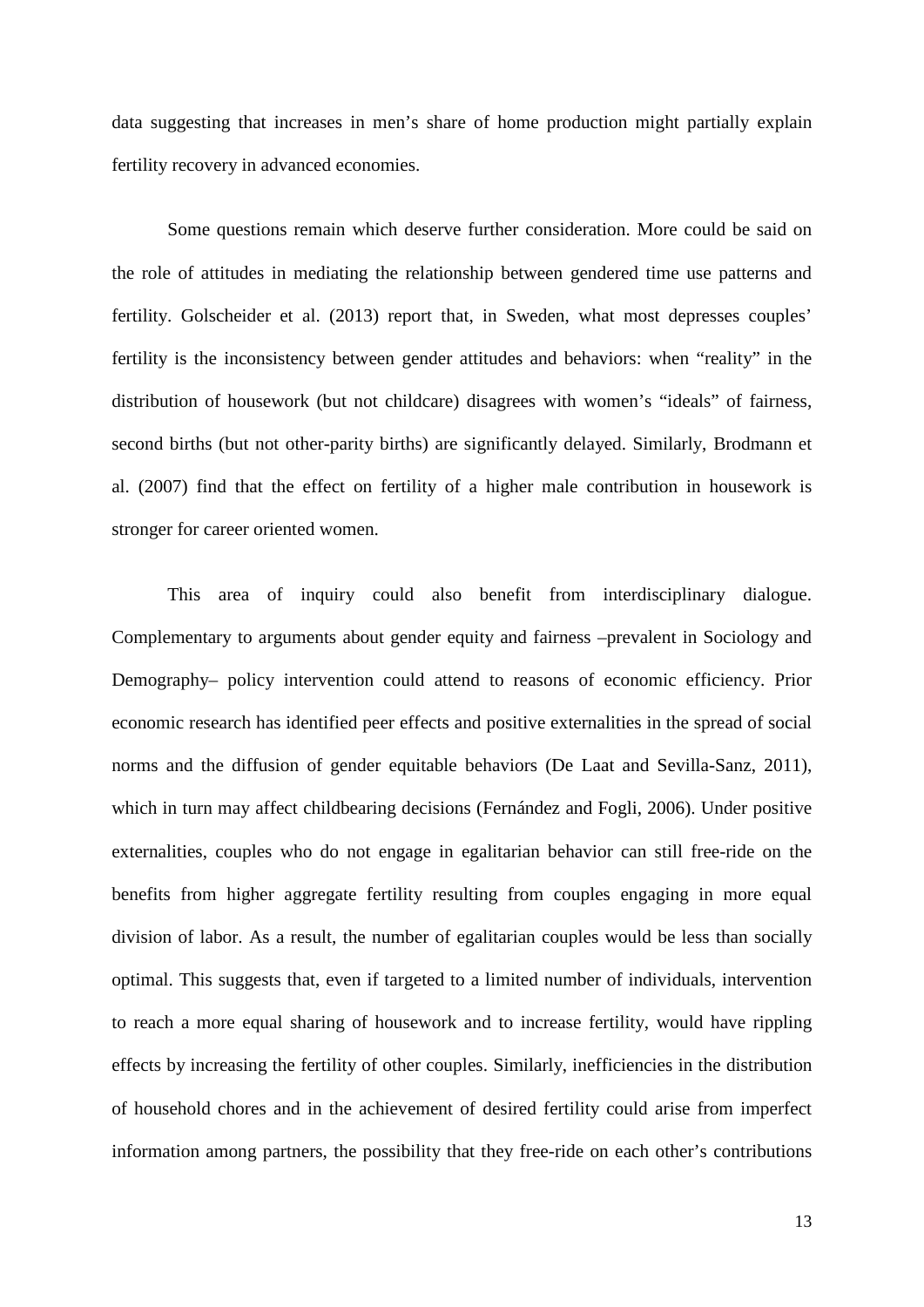due to the "public good" nature of children in the family (Lundberg and Pollak, 1993), given the difficulty in legally enforcing marital contracts designed to guarantee cooperation in the allocation of domestic time (De Laat and Sevilla-Sanz, 2011; Rasul, 2008).

Questions also remain on the relative importance of cultural and social norms vis-àvis institutional context and policy intervention. Distinguishing between norms and institutions is empirically hard, given the simultaneity of both processes; and findings so far are mixed. Some studies have used immigrants to isolate the effect of social norms (from the country of origin) from institutional factors (at destination), finding that characteristics of the country of origin play an important role in determining women's employment behavior (Fernández and Fogli, 2006; Fogli and Fernández, 2009). In contrast, Klüsener et al. (2013) exploited a natural experiment in a culturally and linguistically German region in Belgium (two countries with diverse fertility outcomes), to find that institutional and policy circumstances trump cultural norms when predicting fertility.

The descriptive associations presented in this paper also deserve further investigation. From our comparison across countries of recent trends in fertility and in the gender distribution of time in domestic activities, we advanced a tentative hypothesis: that there is a threshold level of domestic gender equity that needs to be crossed to trigger a process of fertility recovery in industrialized nations. Testing whether this threshold is similar across countries, or whether it is shaped by cultural or institutional factors, might constitute a fruitful avenue for future research. To that end, time diary data provide an invaluable resource. Important time-diary resources are already available such as the Multinational Time Use Study (MTUS, 2012) with more countries and waves being included and more data being harmonized every year, both from developed and developing countries. Such efforts should be continued and more widely used by researchers in the behavioral and social sciences.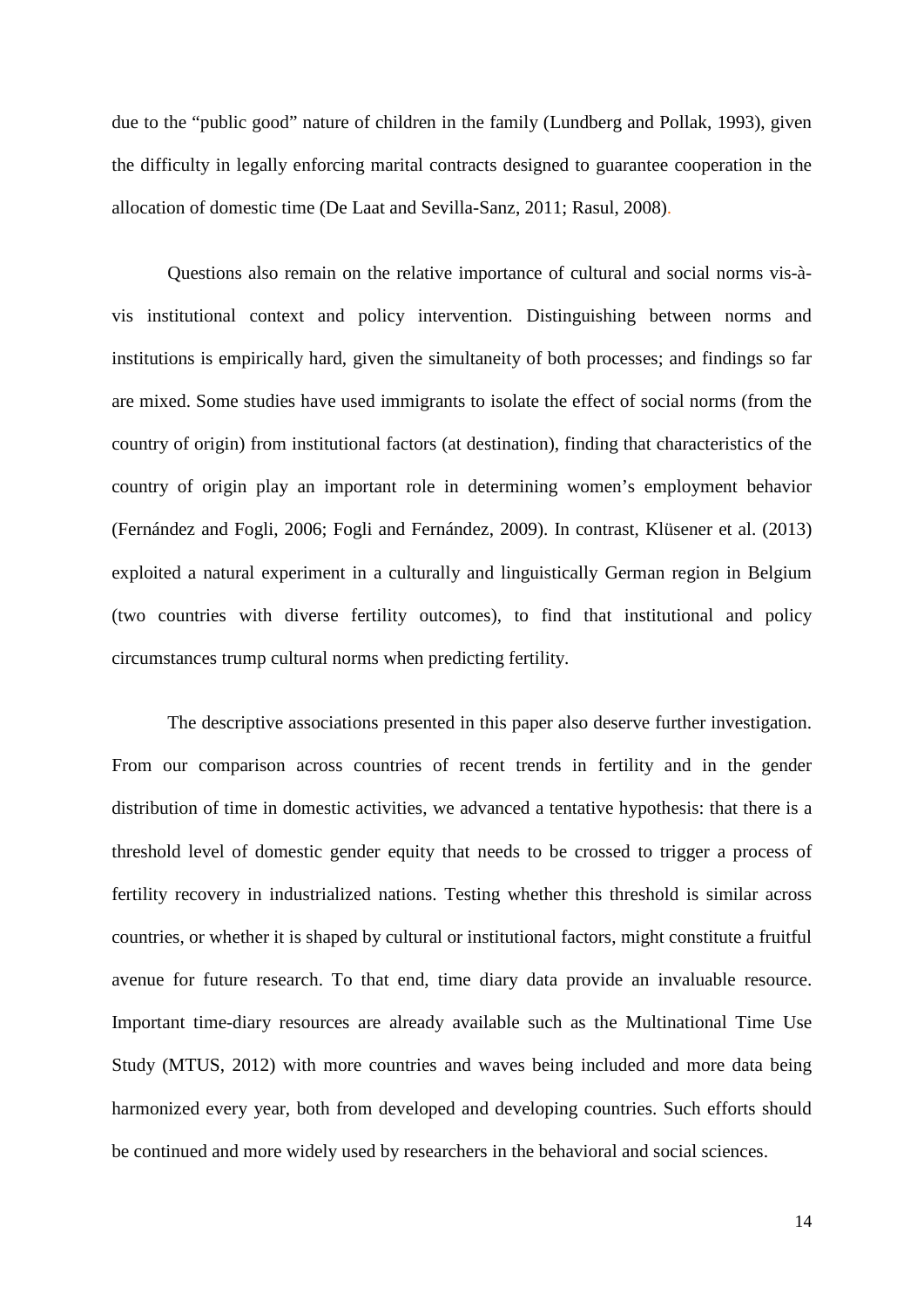*Cross references:* Demographic Transition, Second; Families and Households, Behavioral Demography of; Family and Work; Family Theory: Economics of Childbearing; Fertility Change: Quantum and Tempo; Fertility: Institutional and Political Approaches; Fertility Transition: Cultural Explanations; Fertility Transition: Economic Explanations; Gender, Economics of; Social Networks and Fertility; Time Use and Gender; Time Use research methods; Work and Family.

#### **References**

- Aguiar, M., Hurst, E., 2007. "Measuring Trends in Leisure: The Allocation of Time over Five Decades" The Quarterly Journal of Economics 122 (3): 969–1006.
- Ahn, N., Mira, P., 2002. "A note on the changing relationship between fertility and female employment rates in developed countries" Journal of Population Economics 15(4): 667–682.
- Becker, G.S., 1965. "A Theory of the Allocation of Time" The Economic Journal Vol. 75 Nº 229, pp 493-517.
- Becker, G.S., 1991. A Treatise on the Family. Harvard University Press.
- Bettio, F., Villa, P., 1998. "A Mediterranean Perspective on the Breakdown of the Relationship between Participation and Fertility" Cambridge Journal of Economics, 22: 137–71.
- Bianchi, S.M., 2000. "Maternal Employment and Time with Children: Dramatic Change or Surprising Continuity?" Demography 37(4): 401–414.
- Billari, F., Kohler, H.-P., 2004. "Patterns of low and lowest-low fertility in Europe" Population Studies 58(2): 161–176.
- Bongaarts, J., Sobotka, T., 2012. "A Demographic Explanation for the Recent Rise in European Fertility" Population and Development Review 38(1): 83–120.
- Brewster, K.L., Rindfuss, R.R., 2000. "Fertility and Women's Employment in Industrialized Nations" Annual Review of Sociology 26: 271–296.
- Brodmann, S., Esping-Andersen, G., Güell, M., 2007. "When Fertility is Bargained: Second Births in Denmark and Spain" European Sociological Review 23(5): 599–613.
- Caltabiano, M., Castiglioni, M., Rosina, A., 2009. "Lowest-Low Fertility: Signs of a recovery in Italy?" Demographic Research 21: 681–718.
- Cooke, L.P., 2004. "The gendered division of labor and family outcomes in Germany" Journal of Marriage and Family 66(5): 1246–1259.
- Cooke, L.P., 2009. "Gender Equity and Fertility in Italy and Spain" Journal of Social Policy 38(1): 123–140.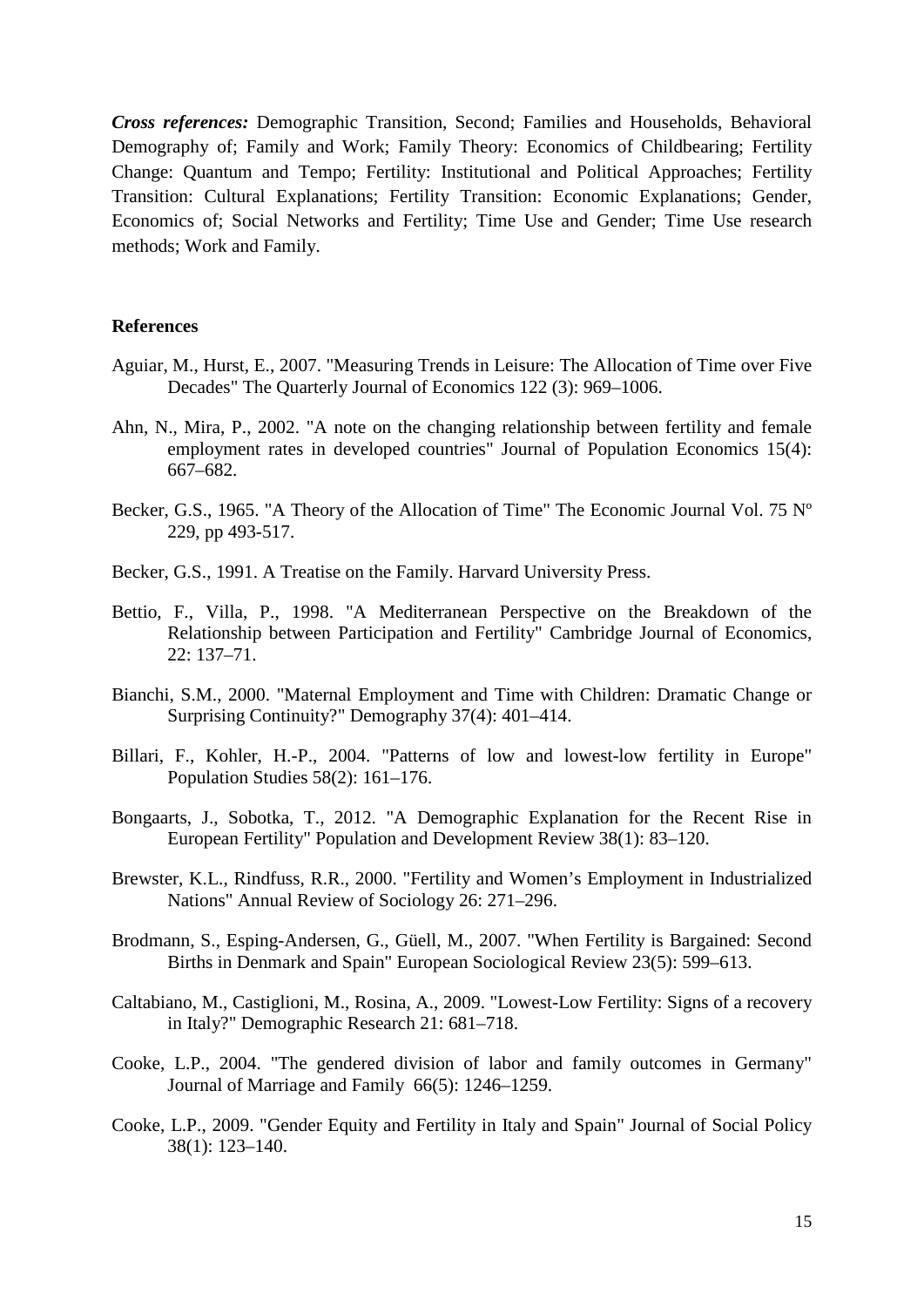- De Laat, J. de, Sevilla-Sanz, A., 2011. "The Fertility and Women's Labor Force Participation puzzle in OECD Countries: The Role of Men's Home Production" Feminist Economics 17(2): 87–119.
- De Laat, J., Sevilla-Sanz, A., 2006. "Working women, men's home time and lowest-low fertility". ISER Working Paper Series No. 2006-23.
- Esping-Andersen, G., 2009. Incomplete Revolution: Adapting Welfare States to Women's New Roles. Polity.
- Esping-Andersen, G., Boertien, D., Bonke, J., Gracia, P., 2013. "Couple Specialization in Multiple Equilibria" European Sociological Review 29(6): 1280–1294.
- Fernández, R., Fogli, A., 2006. "Fertility: The Role of Culture and Family Experience" Journal of the European Economic Association 4(2-3): 552–561.
- Feyrer, J., Sacerdote, B., Stern, A.D., 2008. "Will the Stork Return to Europe and Japan? Understanding Fertility within Developed Nations" The Journal of Economic Perspectives, 22(3): 3-22.
- Fogli, A., Fernandez, R., 2009. "Culture: An Empirical Investigation of Beliefs, Work, and Fertility" American Economic Journal: Macroeconomics 1(1): 146–77.
- Galor, O., Weil, D.N., 1996. "The Gender Gap, Fertility, and Growth" American Economic Review 86(3): 374–87.
- Gimenez-Nadal, J.I., Sevilla, A., 2012. "Trends in time allocation: A cross-country analysis" European Economic Review 56(6): 1338–1359.
- Goldin, C., Katz, L., 2002. "The Power of the Pill: Oral Contraceptives and Women's Career and Marriage Decisions" Journal of Political Economy 110 (4): 730-70.
- Goldscheider, F., Bernhardt, E., Brandén, M., 2013. "Domestic gender equality and childbearing in Sweden" Demographic Research 29: 1097–1126.
- Goldscheider, F.K., 2012. "The Gender Revolution and the Second Demographic Transition: Understanding Recent Family Trends in Industrialized Societies" in: 2012 European Population Conference "Gender, Policies and Population". Stockholm.
- Goldstein, J.R., Sobotka, T., Jasilioniene, A., 2009. "The End of 'Lowest-Low' Fertility?" Population and Development Review 35(4): 663–699.
- Greenwood, J., Seshadri, A., Yorukoglu, M., 2005. "Engines of Liberation" Review of Economic Studies 72(1): 109–133.
- Guryan, J., Hurst, E., Kearney, M., 2008. "Parental Education and Parental Time with Children" The Journal of Economic Perspectives 22(3): 23-46.
- Hakim, C., 2000. Work-lifestyle choices in the 21st century: Preference theory. Oxford University Press, USA.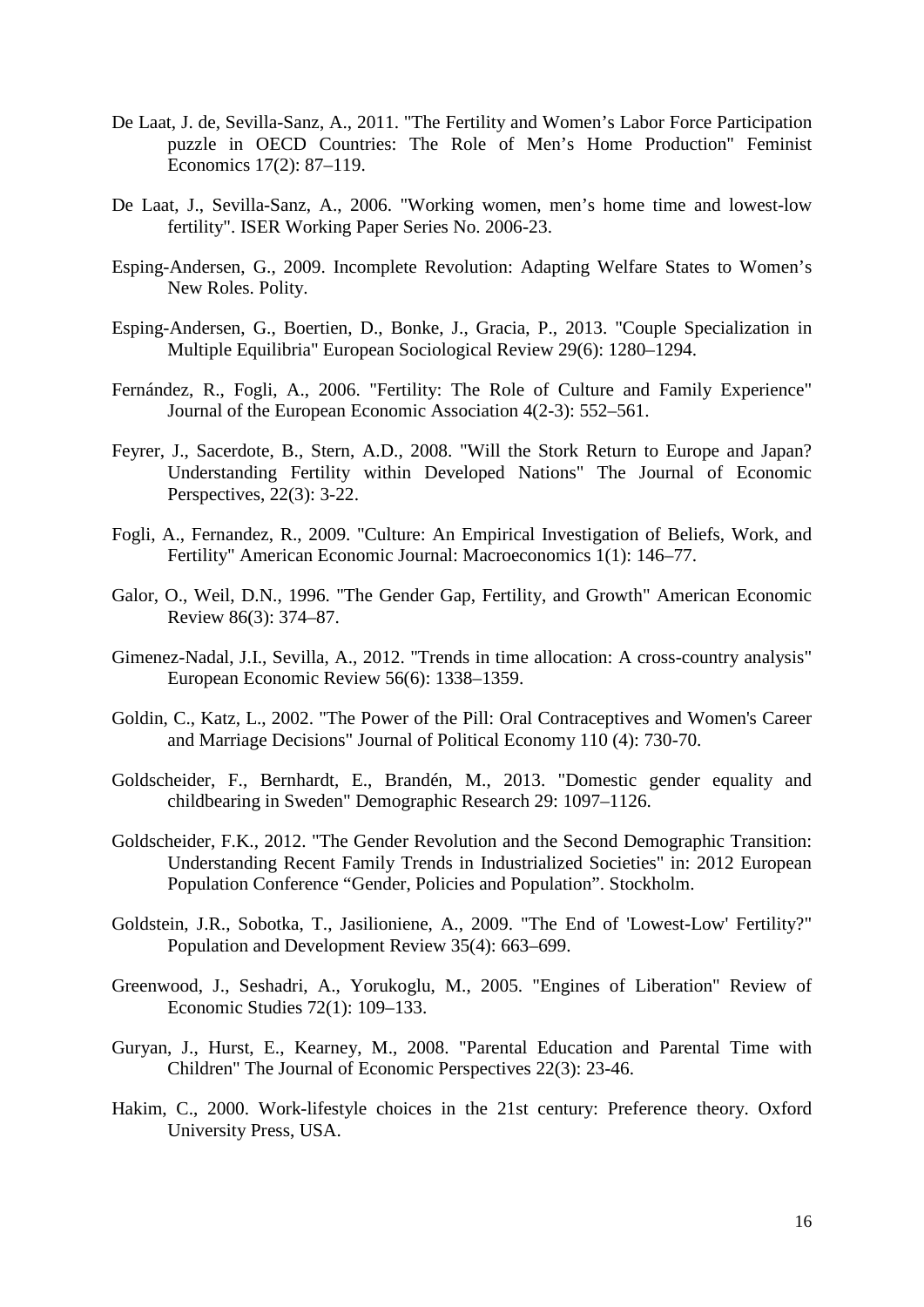- Hochschild, A.R., Machung, A., 1989. The second shift: Working parents and the revolution at home. Viking New York.
- Jaumotte, F., 2003. "Female Labour Force Participation: Past Trends and Main Determinants" in OECD Countries. OECD Economics Department Working Paper No. 376. OECD Publishing.
- Kan, M.Y., Sullivan, O., Gershuny, J., 2011. "Gender Convergence in Domestic Work: Discerning the Effects of Interactional and Institutional Barriers from Large-scale Data" Sociology 45(2): 234–251.
- Klüsener, S., Neels, K., Kreyenfeld, M., 2013. "Family Policies and the Western European Fertility Divide: Insights from a Natural Experiment in Belgium" Population and Development Review 39(4): 587–610.
- Kohler, H.-P., Billari, F.C., Ortega, J.A., 2002. "The Emergence of Lowest-Low Fertility in Europe During the 1990s" Population and Development Review 28(4): 641–680.
- Lesthaeghe, R., 1983. "A Century of Demographic and Cultural Change in Western Europe: An Exploration of Underlying Dimensions" Population and Development Review, 9(3): 411–435.
- Lesthaeghe, R., 1995. "The Second Demographic Transition in Western Countries: An Interpretation" in: Mason, K., Jensen, A. (Eds.), Gender and Family Change in Industrialized Countries. Clarendon Press, Oxford.
- Lesthaeghe, R., 2007. "Second Demographic Transition" Blackwell Encyclopedia of Sociology.
- Lesthaeghe, R., 2010. "The Unfolding Story of the Second Demographic Transition" Population and Development Review 36(2): 211–251.
- Lesthaeghe, R., Surkyn, J., 1988. "Cultural Dynamics and Economic Theories of Fertility Change" Population and Development Review 14(1): 1–45.
- Lundberg, S., Pollak, R.A., 1993. "Separate spheres bargaining and the marriage market" Journal of Political Economy 101(6): 988–1010.
- McDonald, P., 2000a. "Gender Equity in Theories of Fertility Transition" Population and Development Review 26(3): 427–439.
- McDonald, P., 2000b. "Gender equity, social institutions and the future of fertility" Journal of Population Research 17(1): 1–16.
- Milkie, M.A., Raley, S.B., Bianchi, S.M., 2009. "Taking on the second shift: Time allocations and time pressures of US parents with preschoolers" Social Forces 88: 487–518.
- Mincer, J., 1985. "Intercountry Comparisons of Labor Force Trends and of Related Developments: An Overview" Journal of Labor Economics 3(1): S1–S32.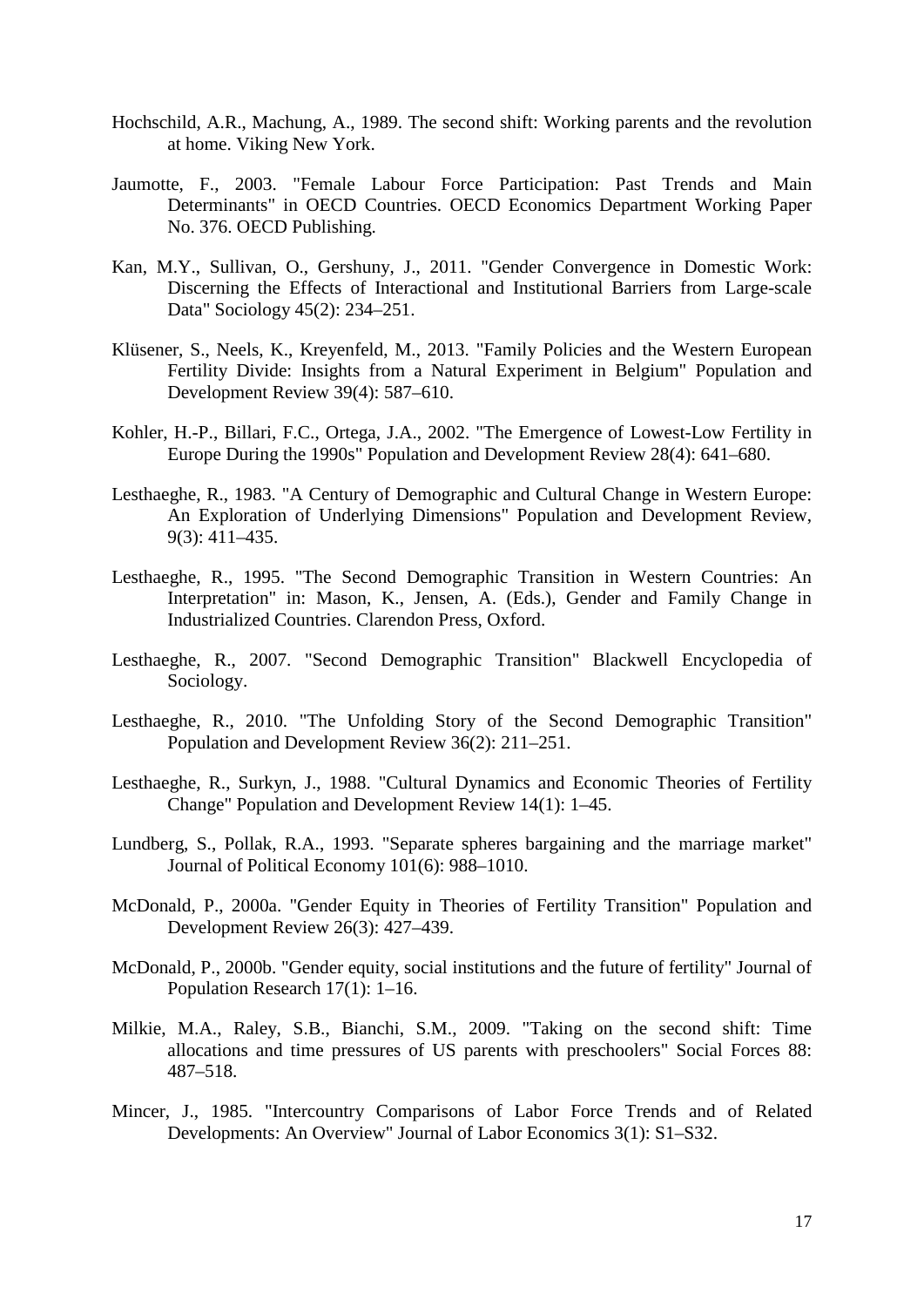- MTUS, 2012. Multinational Time Use Study, Versions World 5.5.3, 5.80 and 6.0 (released October 2012). Created by Jonathan Gershuny and Kimberly Fisher, with Evrim Altintas, Alyssa Borkosky, Anita Bortnik, Donna Dosman, Cara Fedick, Tyler Frederick, Anne H. Gauthier, Sally Jones, Jiweon Jun, Aaron Lai, Qianhan Lin, Tingting Lu, Fiona Lui, Leslie MacRae, Berenice Monna, José Ignacio Giménez Nadal, Monica Pauls, Cori Pawlak, Andrew Shipley, Cecilia Tinonin, Nuno Torres, Charlemaigne Victorino, and Oiching Yeung. Centre for Time Use Research, University of Oxford, United Kingdom. www.timeuse.org/mtus/
- Murphy, M., 2001. "Family Theory and the Realities of Childbearing Behavior" in: Smelser, N.J., Baltes, P.B. (Eds.), International Encyclopedia of the Social & Behavioral Sciences. Pergamon, Oxford, pp. 5361–5367.
- Myrskylä, M., Goldstein, J.R., Cheng, Y.A., 2013. "New Cohort Fertility Forecasts for the Developed World: Rises, Falls, and Reversals" Population and Development Review 39(1): 31–56.
- OECD, 2012. OECD Family Database, OECD, Paris. www.oecd.org/social/family/database.
- Oláh, L.S., 2003. "Gendering fertility: Second births in Sweden and Hungary" Population Research and Policy Review 22(2): 171–200.
- Rasul, I., 2008. "Household bargaining over fertility: Theory and evidence from Malaysia" Journal of Development Economics 86: 215–241.
- Sánchez-Barricarte, J.J., Fernández-Carro, R., 2007. "Patterns in the delay and recovery of fertility in Europe" European Journal of Population 23(2): 145–170.
- Schultz, T.P., 2001. "The Fertility Transition: Economic Explanations" SSRN Scholarly Paper No. ID 286291. Social Science Research Network, Rochester, NY.
- Sobotka, T., 2011. "Fertility in Central and Eastern Europe after 1989: Collapse and Gradual Recovery" Historical Social Research 36(2): 246–296.
- Stycos, J.M., Weller, R.H., 1967. "Female Working Roles and Fertility" Demography 4: 210– 217.
- Sullivan, O., Billari, F.C., Altintas, E., (2014 forthcoming) "Father's changing contributions to child care and domestic work in very low fertility countries: The effect of education" Journal of Family Issues.
- Testa, M.R., Skirbekk, V., Lutz, W., 2006. "The Low Fertility Trap Hypothesis. Forces that May Lead to Further Postponement and Fewer Births in Europe" Vienna Yearbook of Population Research 4: 167–192.
- Torr, B.M., Short, S.E., 2004. "Second Births and the Second Shift: A Research Note on Gender Equity and Fertility" Population and Development Review, 30(1): 109–130.
- Van De Kaa, D.J., 1987. "Europe's second demographic transition" Population Bulletin 42(1): 1–59.